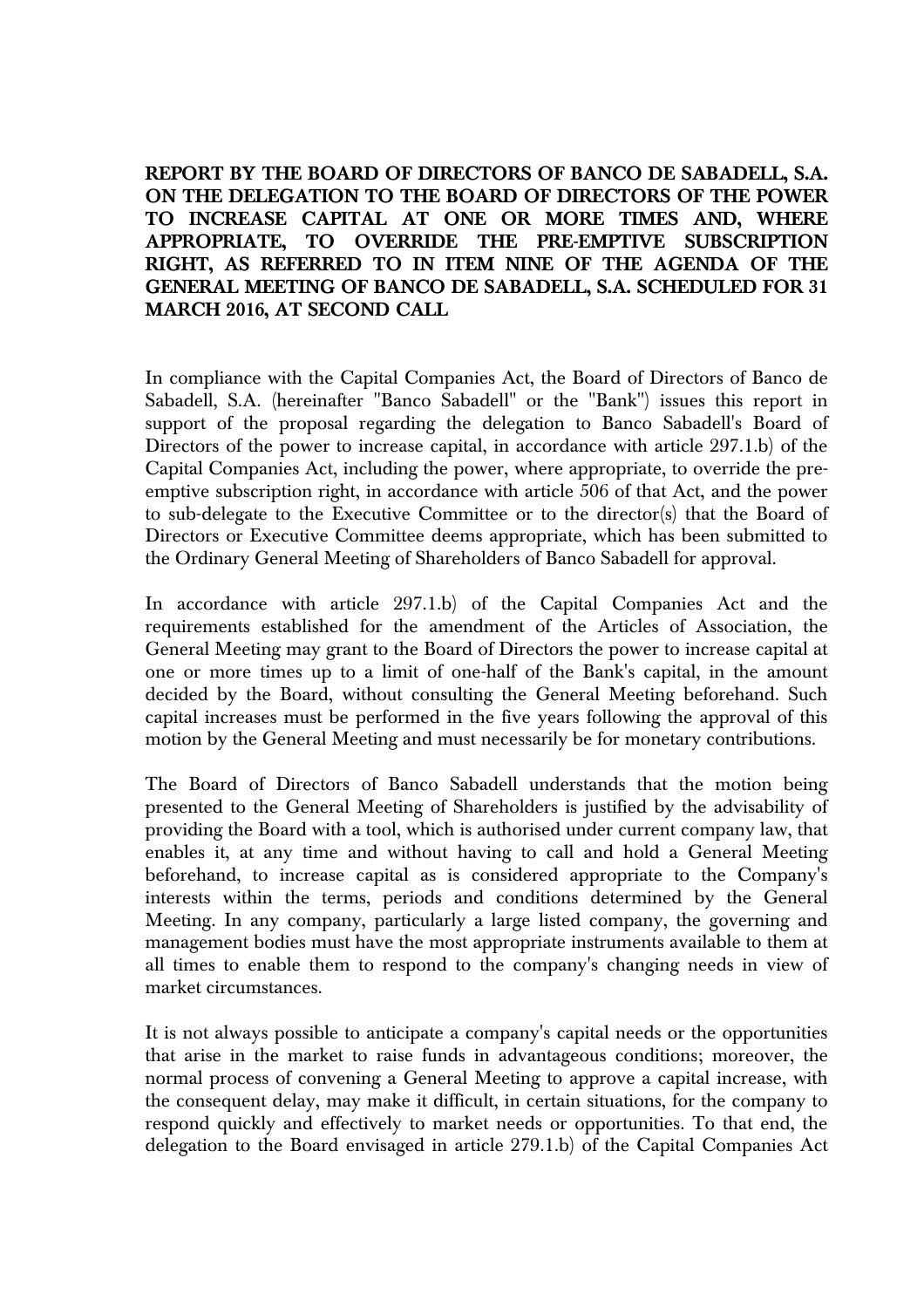broadly avoids such difficulties, while also providing the Board of Directors with adequate flexibility to meet Banco Sabadell's needs, according to the circumstances.

Accordingly, it is proposed to the General Meeting to empower the Board of Directors of Banco Sabadell to increase capital at one or more times, in the amount, on the dates and under the conditions and other circumstances that it deems appropriate, within the maximum amount and period envisaged by law, and to perform any necessary paperwork to ensure that the new shares issued in the capital increase(s) are admitted to trading on any stock markets in Spain and other countries where Banco Sabadell shares are listed, in accordance with the procedures of each such market, with the power to sub-delegate to the Executive Committee and to the director(s) that the Board or Executive Committee sees fit.

In accordance with article 506 of the Capital Companies Act, when the General Meeting of a listed company delegates to the directors the power to increase capital in accordance with article 297.1.b), it may also empower them to override the preemptive subscription right in connection with the shares issued in such a capital increase, when it is in the best interests of the company; however, the decision to override the pre-emptive subscription right must be stated in the notice of the General Meeting and a report by the directors justifying such a proposal must be made available to all shareholders.

The delegation to Banco Sabadell's Board of Directors of the power to increase capital also includes, in accordance with article 506 of the Capital Companies Act, empowering the directors to totally or partially override shareholders' pre-emptive subscription rights when it is in the interests of the Bank, under the terms of articles 308, 505 and related articles of the aforementioned Act. In the event that the Board of Directors of Banco Sabadell uses the power to override the pre-emptive right, such a capital increase may not amount to more than 20% of capital stock.

The Board of Directors of Banco Sabadell considers that this proposal is justified due to the need for flexibility and agility to act in the current financial markets with a view to taking advantage of times when market conditions are most favourable.

If, in using those powers, the Board decides to override the pre-emptive subscription right in a specific capital increase that it decides to perform under the authorisation granted by the General Meeting of Shareholders, it must issue at the same time a detailed report setting out the specific reasons which justify that such a measure is in line with the company's interests, together with a mandatory auditors' report as referred to in article 506 of the Capital Companies Act. Both reports will be made available to the shareholders and notified to the first General Meeting following the decision to increase capital, in accordance with the provisions of the abovementioned article.